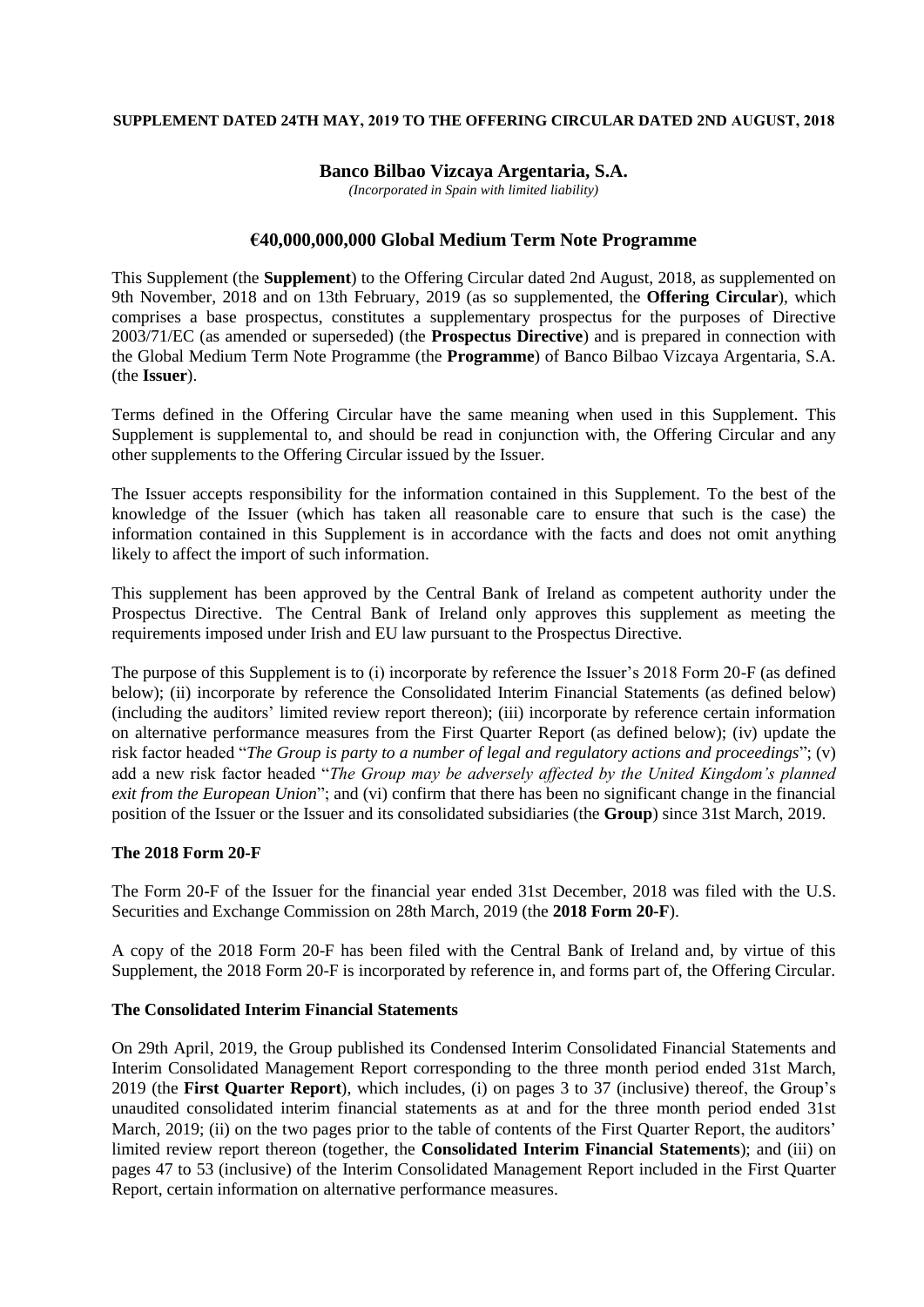A copy of the First Quarter Report has been filed with the Central Bank of Ireland and, by virtue of this Supplement, (i) the Consolidated Interim Financial Statements (including the auditors' limited review report thereon); and (ii) the information on alternative performance measures on pages 47 to 53 (inclusive) of the Interim Consolidated Management Report included in the First Quarter Report are incorporated by reference in, and form part of, the Offering Circular. The non-incorporated parts of First Quarter Report are either not relevant for an investor or are covered elsewhere in the Offering Circular.

Copies of all documents incorporated by reference in the Offering Circular can be obtained from the Issuer and the Principal Paying Agent in London as described on page 53 of the Offering Circular. A copy of the First Quarter Report can be viewed on the website of the Issuer and is available at: [https://shareholdersandinvestors.bbva.com/wp](https://shareholdersandinvestors.bbva.com/wp-content/uploads/2019/04/EstadosFinancierosIntemedios1T19_Eng.pdf)[content/uploads/2019/04/EstadosFinancierosIntemedios1T19\\_Eng.pdf.](https://shareholdersandinvestors.bbva.com/wp-content/uploads/2019/04/EstadosFinancierosIntemedios1T19_Eng.pdf) A copy of the 2018 Form 20-F is available at: [https://www.sec.gov/Archives/edgar/data/842180/000084218019000005/d20f2018f.htm.](https://www.sec.gov/Archives/edgar/data/842180/000084218019000005/d20f2018f.htm)

# **Updates to Risk Factors**

By virtue of this Supplement:

(a) the following shall be added before the third paragraph beginning with "*The outcome of legal and regulatory actions and proceedings, both those to which*" on page 31 of the Offering Circular of the risk factor headed "*The Group is party to a number of legal and regulatory actions and proceedings*" in the section entitled "*Risk Factors – Factors that may affect the Issuer's ability to fulfil its obligations in respect of Notes issued under the Programme – Business and Industry Risks*":

"With regards to consumer mortgage loan agreements linked to the IRPH index (*Índice de Referencia de los Préstamos Hipotecarios* — mortgage loan reference index), which is the average interest rate calculated by the Bank of Spain and published in the Official Spanish Gazette (*Boletín Oficial del Estado*) for mortgage loans of more than three years for freehold housing purchases granted by Spanish credit institutions and which is considered the "official interest rate" by mortgage transparency regulations, on 14th December, 2017 the Spanish Supreme Court, in its Ruling No 669/2017 (the **Ruling**), held that it was not possible to determine that a loan's interest rate was not transparent simply due to it making reference to one official rate or another, nor can its terms then be confirmed as unfair under the provisions of Directive 93/13.

A preliminary ruling is pending in which the Ruling is being challenged before the Court of Justice of the European Union. BBVA considers that the Ruling is clear and well founded. The impact of any unfavourable ruling by the Court of Justice of the European Union is difficult to predict at this time, but could be material. The impact of such a resolution may vary depending on matters such as (i) the decision of the Court of Justice of the European Union on what interest rate should be applied to loans; and (ii) whether the effects of the judgement are applied retroactively. Currently, the amount of mortgage loans to natural persons indexed to IRPH and up to date with payments is approximately  $€3.1$  billion."; and

(b) the following shall be added as a new risk factor on page 14 after the risk factor headed "*Exposure to the real estate market makes the Group vulnerable to developments in this market*" in the section entitled "*Risk Factors – Factors that may affect the Issuer's ability to fulfil its obligations in respect of Notes issued under the Programme – Macroeconomic Risks*":

# "*The Group may be adversely affected by the United Kingdom's planned exit from the European Union*

In a referendum held in the United Kingdom on 23rd June, 2016, a majority of those voting voted for the United Kingdom to leave the EU (referred to as **Brexit**). On 29th March, 2017, the United Kingdom gave formal notice under Article 50 of the Treaty on European Union officially notifying the EU of its decision to withdraw from the EU, which began a statutory two-year period during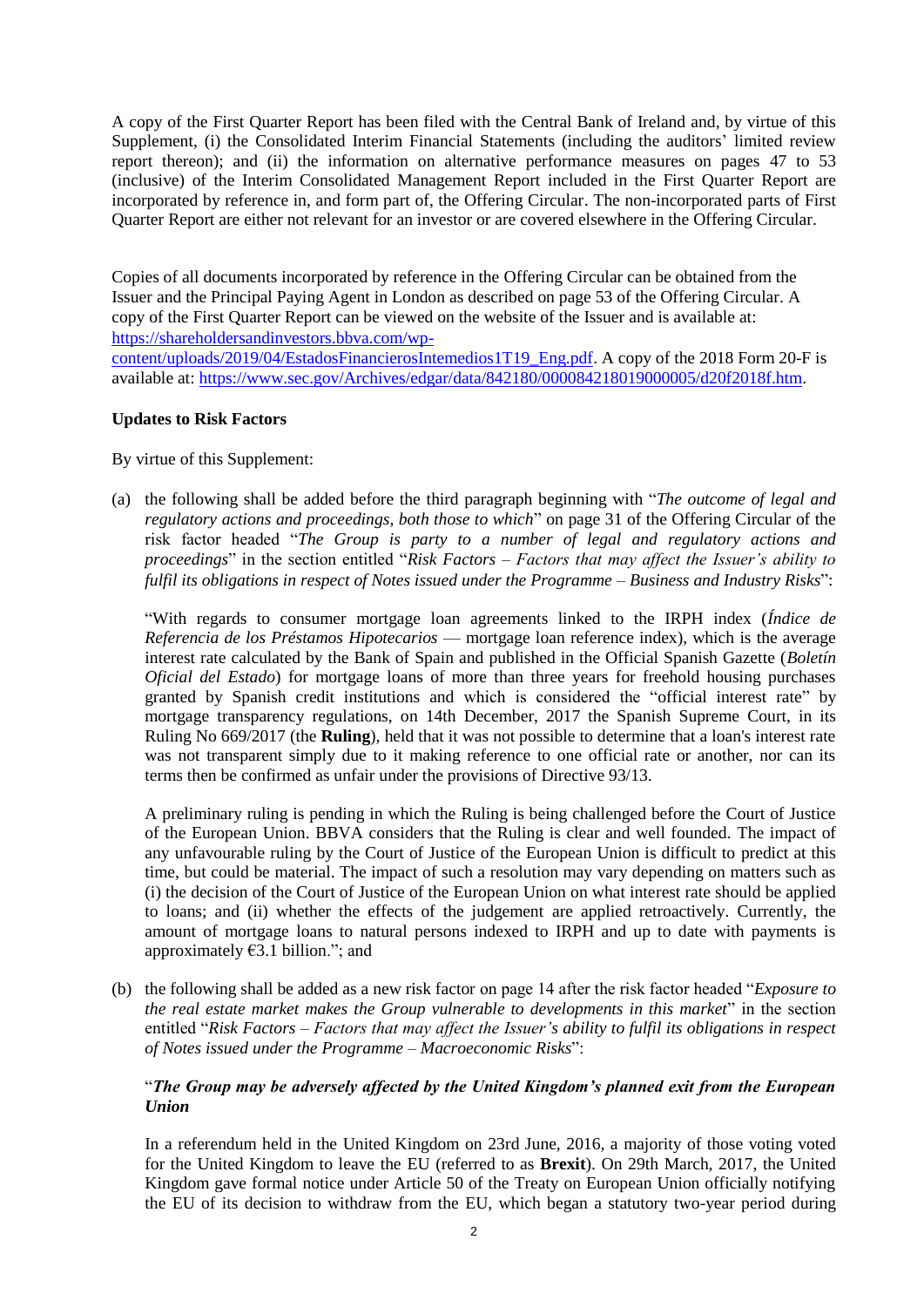which officials from the United Kingdom and the EU have been negotiating the terms of the United Kingdom's withdrawal from, and future relationship with, the EU (the **Article 50 Withdrawal Agreement**). No agreement was reached and approved by the relevant parties on 29th March, 2019 and thus on 10th April, 2019, this date was extended to 31st October, 2019, with a review to be held on 30th June, 2019. As part of those negotiations, a transitional period has been agreed in principle which would extend the application of EU law and provide for continuing access to the EU single market, until the end of 2020. Any future extensions of this period must be approved unanimously by all member states of the EU. It remains uncertain whether the Article 50 Withdrawal Agreement will be finalised and ratified by the UK and the EU. If no agreement is reached and approved by 31st October, 2019, and no extension is agreed, the United Kingdom would automatically leave the EU and EU laws and regulations would cease to apply to the United Kingdom on such date unless the United Kingdom revokes its formal notice under Article 50 of the Treaty on European Union.

As of the date of this Offering Circular, the United Kingdom remains a member of the EU. However, Brexit has already affected and could continue to adversely affect European and/or worldwide economic and market conditions and could continue to contribute to instability in the global financial markets. The long-term effects of Brexit will depend in part on whether the UK Parliament approves an agreement negotiated with the Council of the European Union, whether the United Kingdom leaves the EU with no agreement in place (referred to as a **hard Brexit**), or whether the United Kingdom ultimately remains a member of the European Economic Area or the EU, as a result of a second referendum, new UK elections or otherwise.

The Group currently maintains a branch in the United Kingdom, had 126 employees in the United Kingdom as of 31st December, 2018, has significant cross-border outstandings with the United Kingdom, primarily with banks and other financial institutions, as well as sovereign risk exposure of €51 million as of 31st December, 2018, and has a 39.06 per cent. stake in the UK digital bank Atom Bank plc. In addition to its effects on the European and global economy and financial markets, Brexit, and in particular a hard Brexit, could impair or otherwise limit the Group's ability to transact business in the United Kingdom or elsewhere. In addition, the Group expects that Brexit could lead to legal uncertainty and potentially divergent national laws and regulations as the United Kingdom determines which EU laws to replicate or replace. If the United Kingdom were to significantly alter its regulations affecting the banking industry, the Group could face significant new costs and compliance difficulties as it may be time-consuming and expensive for the Group to alter the Group's internal operations in order to comply with new regulations. In addition, the Group may face challenges in the recruitment and mobility of employees as well as adverse effects from fluctuations in the value of the pound sterling that may directly or indirectly affect the value of any assets of the Group, including those assets, and their respective risk-weighted assets, denominated in such currency. Moreover, it is possible that Brexit, particularly a hard Brexit, could cause a recession in the United Kingdom as well as in the EU, including in Spain. Due to the ongoing political uncertainty as regards the terms of the United Kingdom's possible withdrawal from the EU and their future relationship, the precise impact on the business of the Group is difficult to determine. Any of the above or other effects of Brexit could have a material adverse effect on the Group's business, financial condition and results of operations."

# **General**

There has been no significant change in the financial position of the Issuer or the Group since 31st March, 2019.

To the extent that there is any inconsistency between (a) any statement in this Supplement or any statement incorporated by reference into the Offering Circular by this Supplement and (b) any other statement in or incorporated by reference in the Offering Circular, the statements in (a) above will prevail.